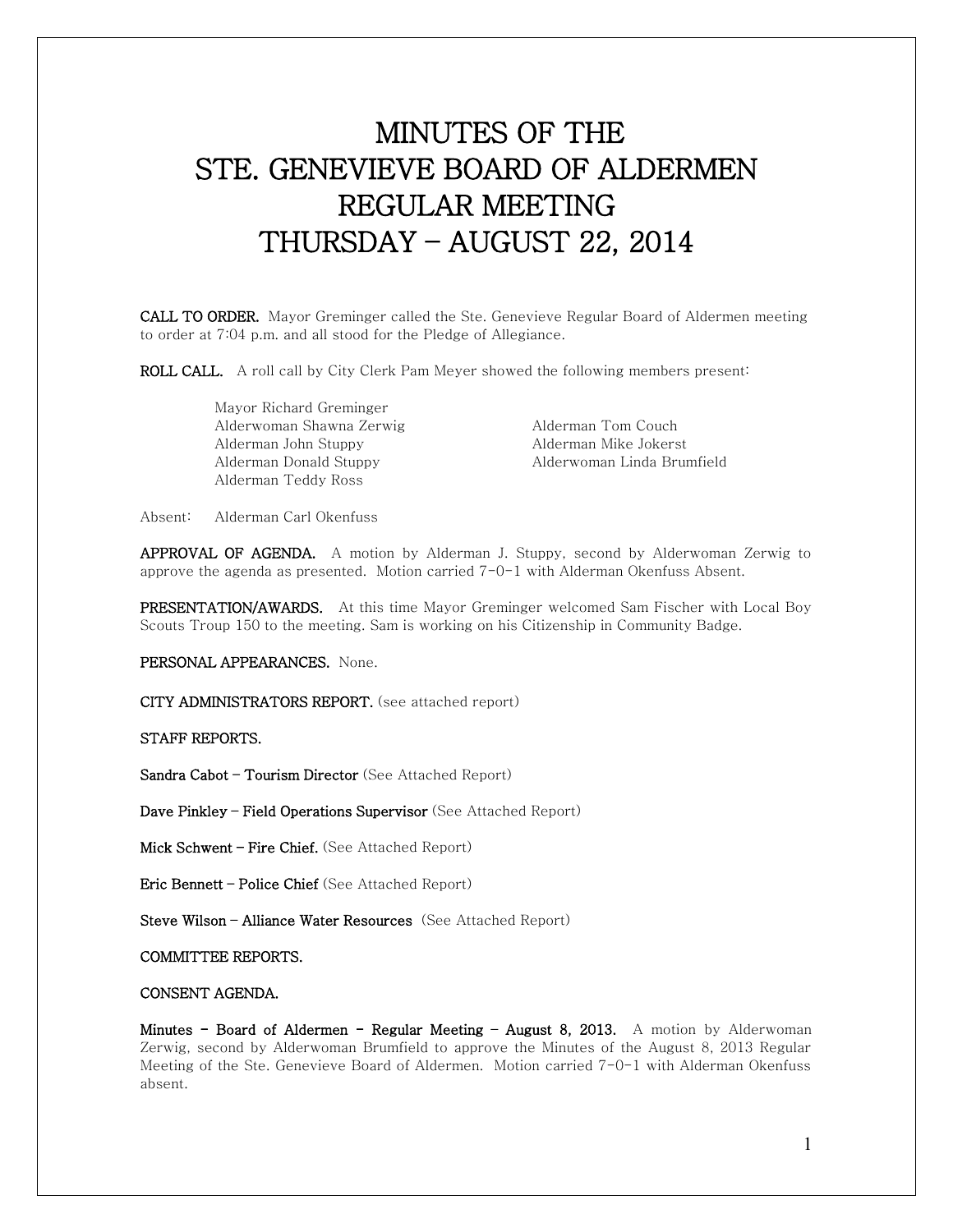Financial Report – July 2013. A motion by Alderwoman Zerwig, second by Alderwoman Brumfield to approve the July, 2013 Financial Report. Motion carried 7-0-1 with Alderman Okenfuss absent.

A public hearing will be held at Ste. Genevieve City Hall on Thursday, August 22, 2013 at 7:00 p.m. At this hearing, citizens may comment on the property tax rates proposed to be set by the City of Ste. Genevieve, a political subdivision. The tax rates shall be set to produce revenues which the budget for the fiscal year 2014 shows to be required from the property tax. Mayor Greminger opened the Public Hearing at 7:30 p.m. and with their being questions, Mayor Greminger closed the public hearing at 7:31 p.m.

RESOLUTION 2013-31. A RESOLUTION AUTHORIZING THE MAYOR TO OFFICIALLY DEDICATE THE SONG "DEAR OLDE STE. GENEVIEVE" BY WILLIAM "BILL" SIMON AS THE OFFICIAL SONG OF THE CITY OF STE. GENEVIEVE. At this time the song "Dear Olde Ste. Genevieve" was played by CD. A motion by Alderwoman Zerwig, second by Alderman Couch to approve Resolution 2013- 31. Motion carried 7-0-1 with Alderman Okenfuss absent.

RESOLUTION 2013-32. A RESOLUTION RE-APPOINTING JOAN DONZE TO THE STE. GENEVIEVE BOARD OF ADJUSTMENT. A motion by Alderman J. Stuppy, second by Alderman D. Stuppy to approve Resolution 2013-32. Motion carried 7-0-1 with Alderman Okenfuss absent.

#### OLD BUSINESS.

#### NEW BUSINESS.

BILL NO. 3936. AN ORDINANCE LEVYING TAXES FOR THE YEAR 2013. 1<sup>st</sup> Reading. A motion by Alderman Jokerst, second by Alderwoman Brumfield, Bill No. 3936 was placed on its first reading, read by title only, considered and passed with a 7-0-1 vote of the Board of Aldermen with Alderman Okenfuss absent. A motion by Alderwoman Zerwig, second by Alderman D. Stuppy to proceed with the second and final reading of Bill No. 3936. Motion carried 7-0-1 vote of the Board of Aldermen with Alderman Okenfuss absent. A motion by Alderman Jokerst, second by Alderman Ross, Bill No. 3936 was placed on its second and final reading, read by title only, considered and passed by a roll call vote as follows: Ayes: Alderman Donnie Stuppy, Alderwoman Brumfield, Alderman Ross, Alderwoman Zerwig, Alderman Couch, Alderman John Stuppy and Alderman Jokerst. Nays: None Absent: Alderman Okenfuss. Motion carried 7-0-1. Thereupon Bill No. 3936 was declared Ordinance No. 3877 signed by the Mayor and attested by the City Clerk.

BILL NO. 3937. AN ORDINANCE AUTHORIZING THE MAYOR TO EXECUTE A QUIT CLAIM DEED FROM THE CITY OF STE. GENEVIEVE, MISSOURI TO THE STE. GENEVIEVE COUNTY CATHOLIC CHURCH REAL ESTATE CORPORATION, INCLUDING THE GRANTING OF EASEMENTS **PROVIDED THEREIN. 1<sup>st</sup> Reading.** A motion by Alderwoman Zerwig, second by Alderman J. Stuppy, Bill No. 3937 was placed on its first reading, read by title only, considered and passed with a 7-0-1 vote of the Board of Aldermen with Alderman Okenfuss absent.

BILL NO. 3938. AN ORDINANCE AUTHORIZING THE CITY OF STE. GENEVIEVE, MISSOURI TO ACCEPT A QUIT CLAIM DEED FROM THE STE. GENEVIEVE COUNTY CATHOLIC CHURCH **REAL ESTATE CORPORATION.**  $1^{st}$  **Reading.** A motion by Alderman Couch, second by Alderwoman Zerwig, Bill No. 3938 was placed on its first reading, read by title only, considered and passed with a 7-0-1 vote of the Board of Aldermen with Alderman Okenfuss absent.

BILL NO. 3939. AN ORDINANCE TO CREATE "THE INMATE SECURITY FUND". 1st Reading. A motion by Alderman Okenfuss, second by Alderman J. Stuppy, Bill No. 3939 was placed